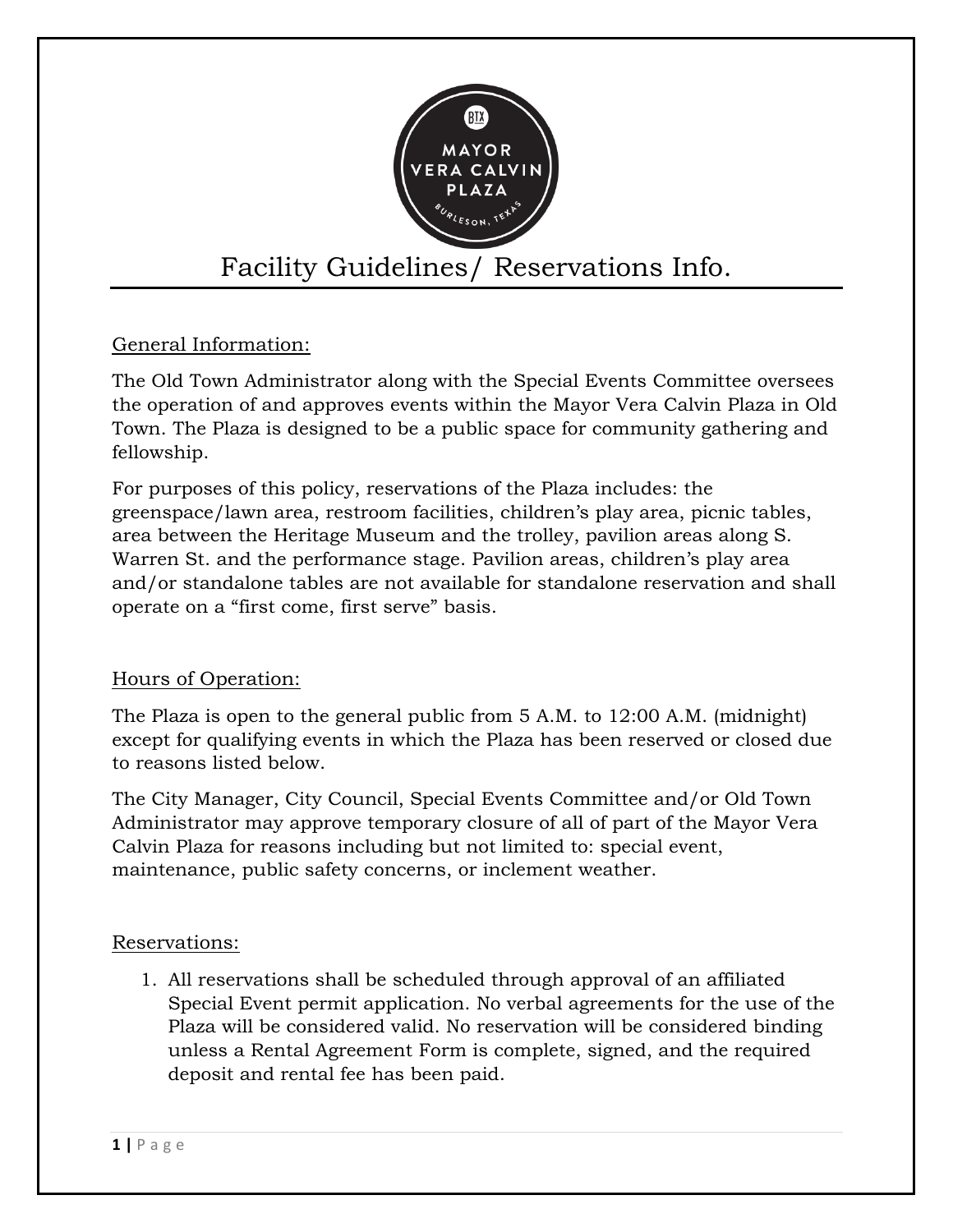- 2. Any person, business, or organization wishing to reserve the Plaza shall complete and submit and event application form. Reservations are open to the public and may be requested *up to* 6 months in advance of the event date. Early application submittal does not guarantee approval.
- 3. An application for an event must be submitted at least 45 days prior to the proposed event date to allow for proper review.
- 4. Reservation cancellations must be made a minimum of 90 days prior to the scheduled event in order to be refunded fees paid to the City.
- 5. City staff and/or the events committee may deem review by City Council necessary for reasons including but not limited to: safety concerns, nature of the proposed event, anticipated audience, etc.
- 6. To maintain the plazas availability to the general public, private events will be limited to no more than one (1) private event within a one month period with a maximum number of private events limited to six (6) per year.
	- a. Exception to this rule shall apply only to free, city organized events including but not limited to: Hot Sounds of Summer Concert series, Old Town Picture Show, etc.
	- b. The term "private" event shall apply to any event to be hosted by a private entity and not be representative of an event only open to a specific group or list of attendees (i.e. wedding, reunion, birthday celebration etc.)
- 7. Recurring events, such as weekly, bi-weekly, or monthly events proposed to take place within the plaza, may be independently contracted with the City on a case by case basis.

## Rental/Use Fees:

1. A rental fee in accordance with the City's adopted fee schedule will be due at such time a reservation is approved.

## Security Deposit:

- 1. A security deposit in accordance with the City's adopted fee schedule will be due at such time a reservation is approved.
- 2. The security deposit will be refunded to the responsible party based on a determination by city personnel that all facets of the reservation agreement are satisfied.

## Violations resulting in loss of security deposit: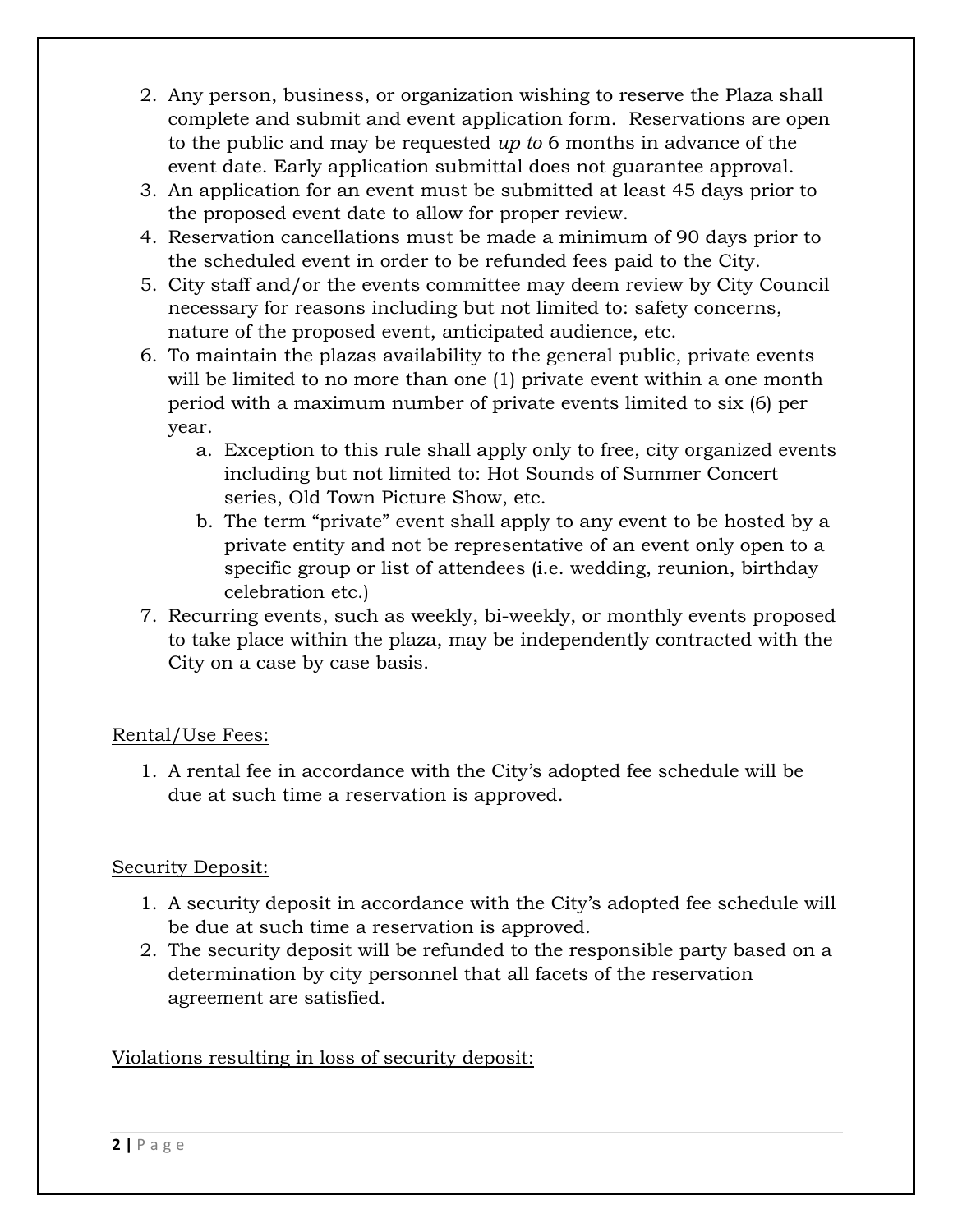- 1. Damage to Plaza, grounds, and/or fixtures. If repair costs of damages exceed security deposit amount, the renter shall be responsible for the additional costs.
- 2. Failure to leave the Plaza in the same condition as prior to the start of a rental period. This includes removing all trash and debris accumulated from an event.
- 3. Failure to comply with Plaza specific guidelines included herein and City of Burleson's Code of Ordinances.

## Insurance Requirements:

- 1. Event organizers must provide proof of general liability coverage with minimum limits of \$500,000 per occurrence for bodily injury, personal injury and property damage, with a minimum aggregate limit of \$1,000,000.
- 2. Proof of insurance must be in the form of a valid Certificate of Insurance in the name of the responsible party with the City of Burleson listed as additionally insured.

## Food and Beverage Sales:

- 1. Food and beverage vendors are permitted in affiliation with a special event permit so long as all appropriate health/environmental permits are acquired and City ordinances are met in conjunction with sales. Businesses located in close proximity to the Plaza should be given preference when possible.
- 2. Standalone concession sales of any kind (bottle water, lemonade, candy, chips, etc.) shall not be permitted without a qualifying permit.
- 3. Events proposing alcohol sales shall comply with all TABC regulations in which are not governed and/or monitored by the City of Burleson.

## Prohibited Actions:

- 1. Smoking within the plaza is prohibited at all times.
- 2. Materials and/or decorations of any kind may not be attached to permanent fixtures within the plaza. Decorations or materials may not be nailed, stapled, taped of otherwise attached to any part of the premise without explicit approval from the City's Old Town Administrator. All decorative material must be flameproof.
- 3. No open flames (including grills) are allowed within the plaza unless approved in affiliation with an event permit.